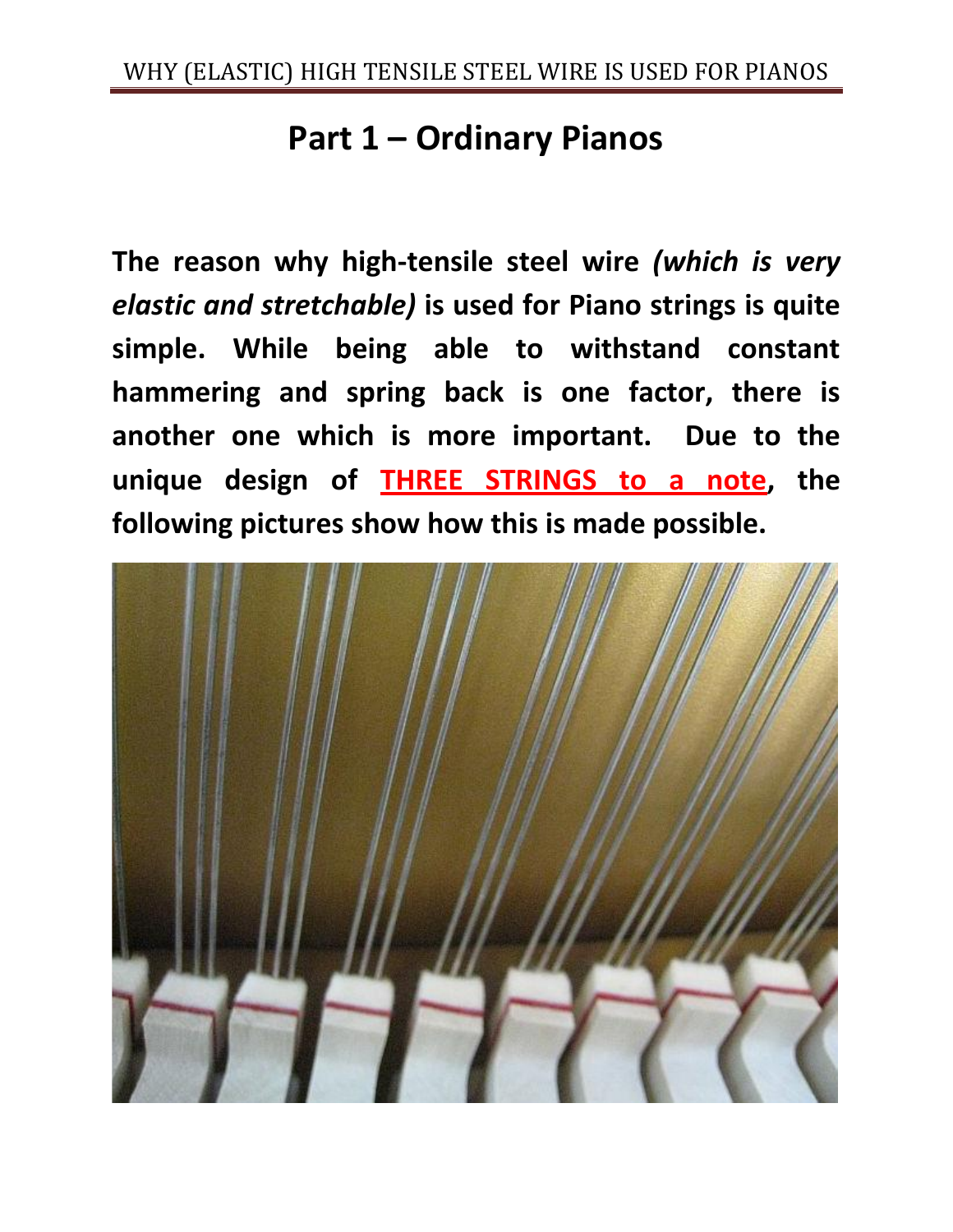**Both ends of a single wire begin at two Tuning pins where they are fastened.**

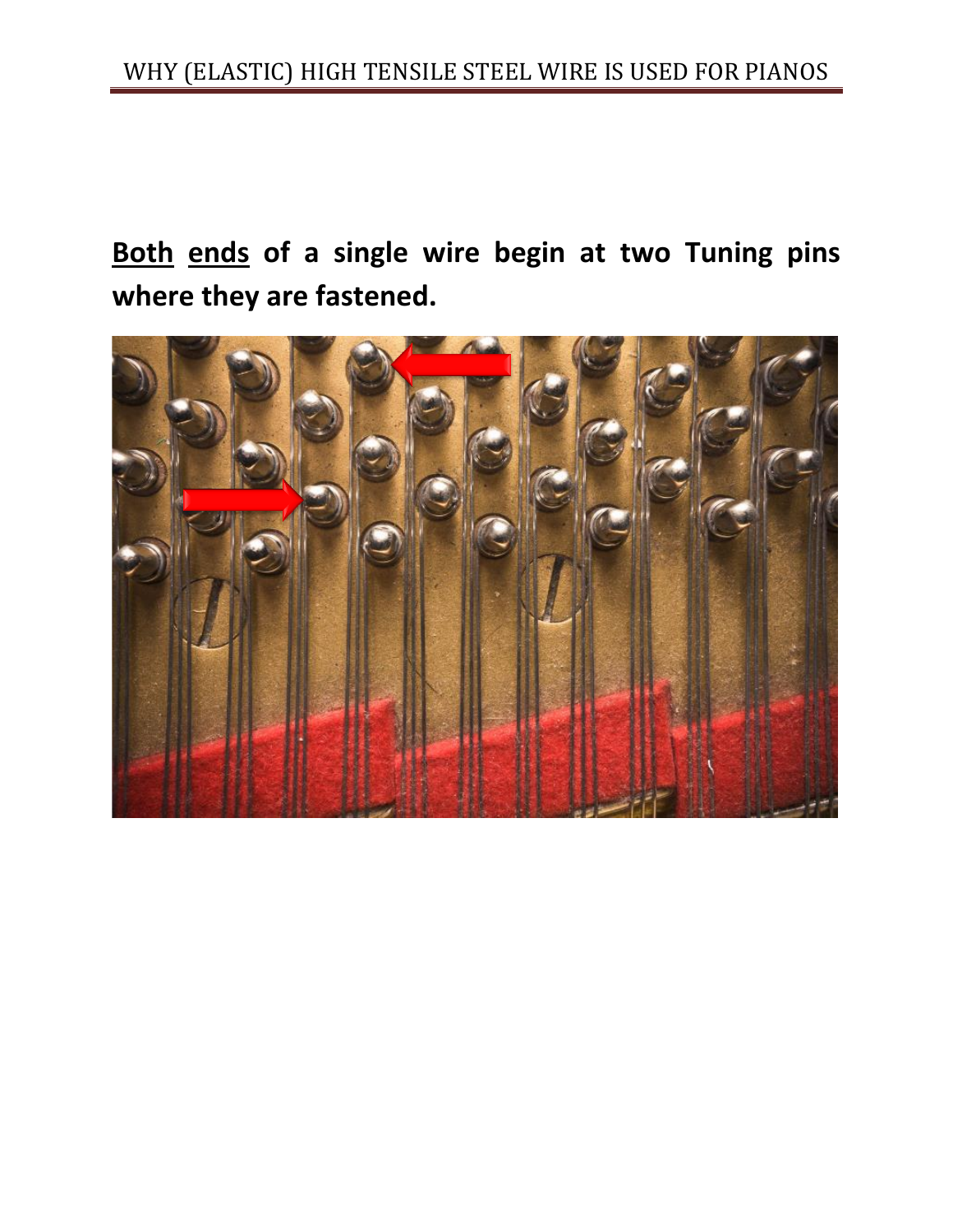### WHY (ELASTIC) HIGH TENSILE STEEL WIRE IS USED FOR PIANOS

**One continuous wire is employed for two different "notes" or (pitch frequencies) at each three string break. It's hitch pin (blue arrow) at the mid point is the dividing point of that different pitch. It has to have the**



**elastic or stretch capability in the wire, to be able to pull up higher on one side and not affect the other half of the wire when doing so. Otherwise it would borrow immediately if normal rigid wire was employed.** *Also Piano wire is tremendously stretched at A-440 to a total tension equalling 18-20 tons for all of the different strings combined.*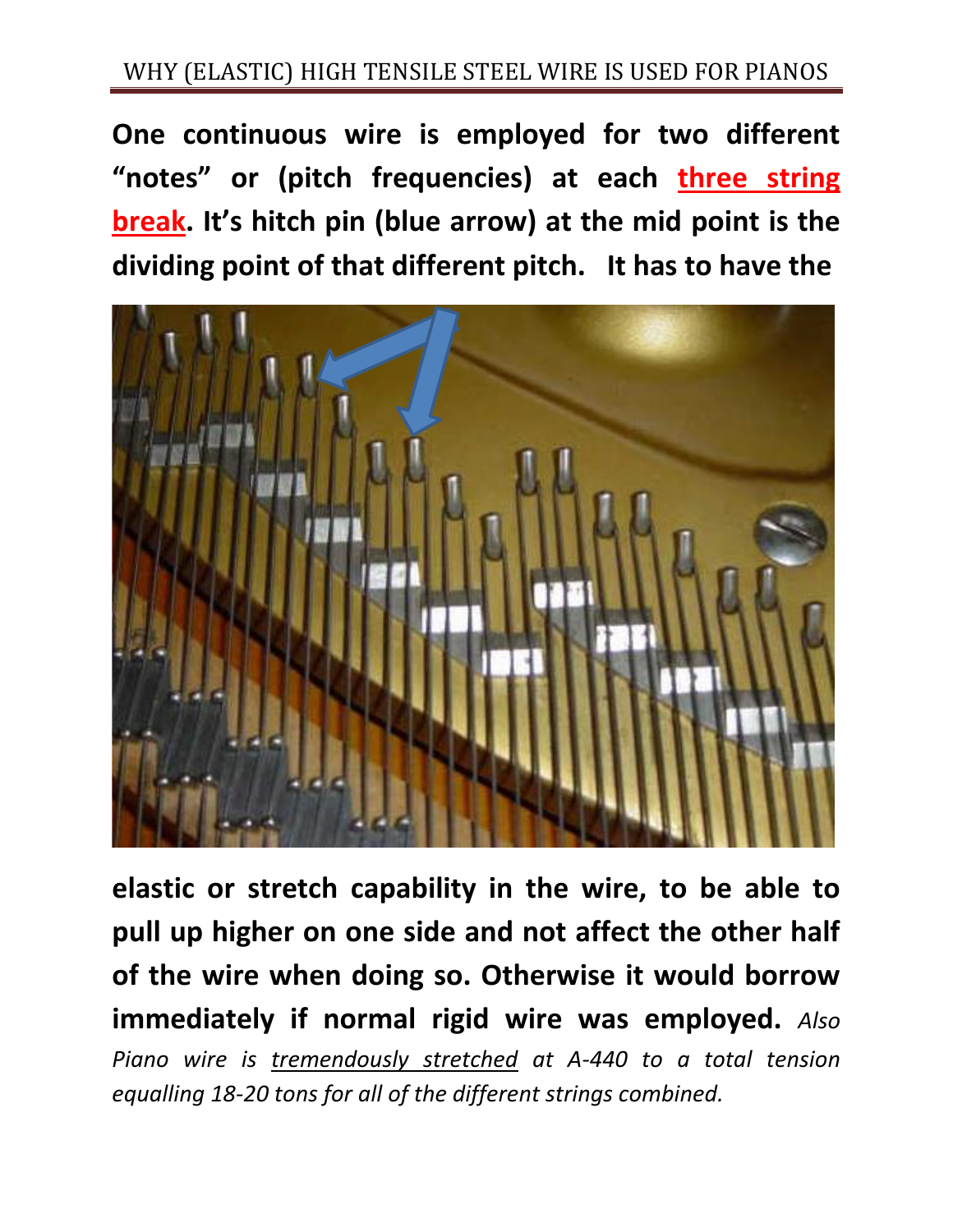**Pictured below is a coil of high-tensile high carbon tempered steel Piano wire that is polished to within a .003 diameter consistency throughout its manufactured length. It is the "blue chip" of the steel industry because of it's flawless perfection.**



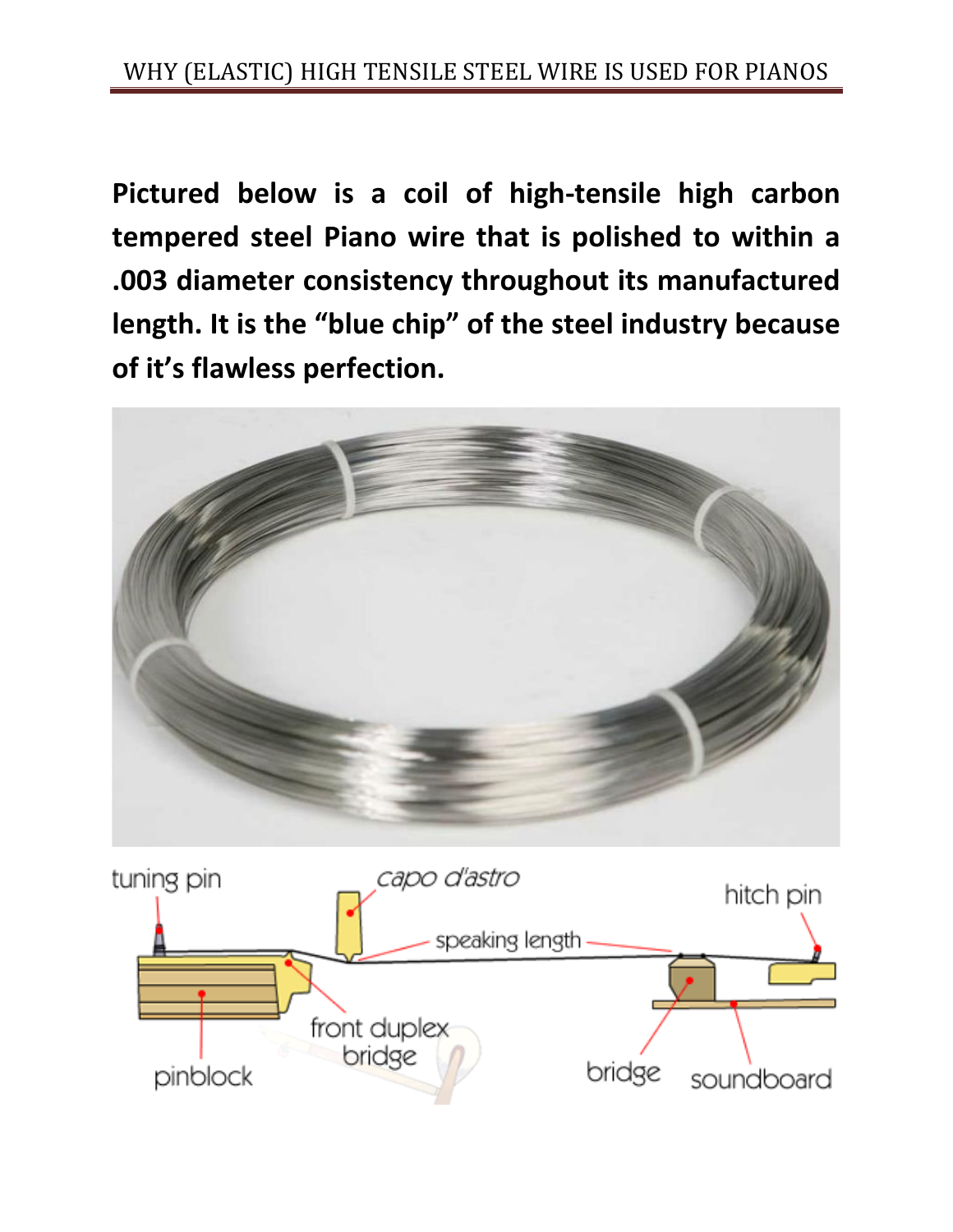# **Part 2 – BLÜTHNER**

**What distinguishes the German Blüthner piano from all others and makes it superior to them in many aspects including tuning stability and outstanding tone quality is their unique individual stringing and 'Aliquot' design. Throughout the piano each string is a complete single. All strings are tied at the end where normally there is a 'hitch pin'.**

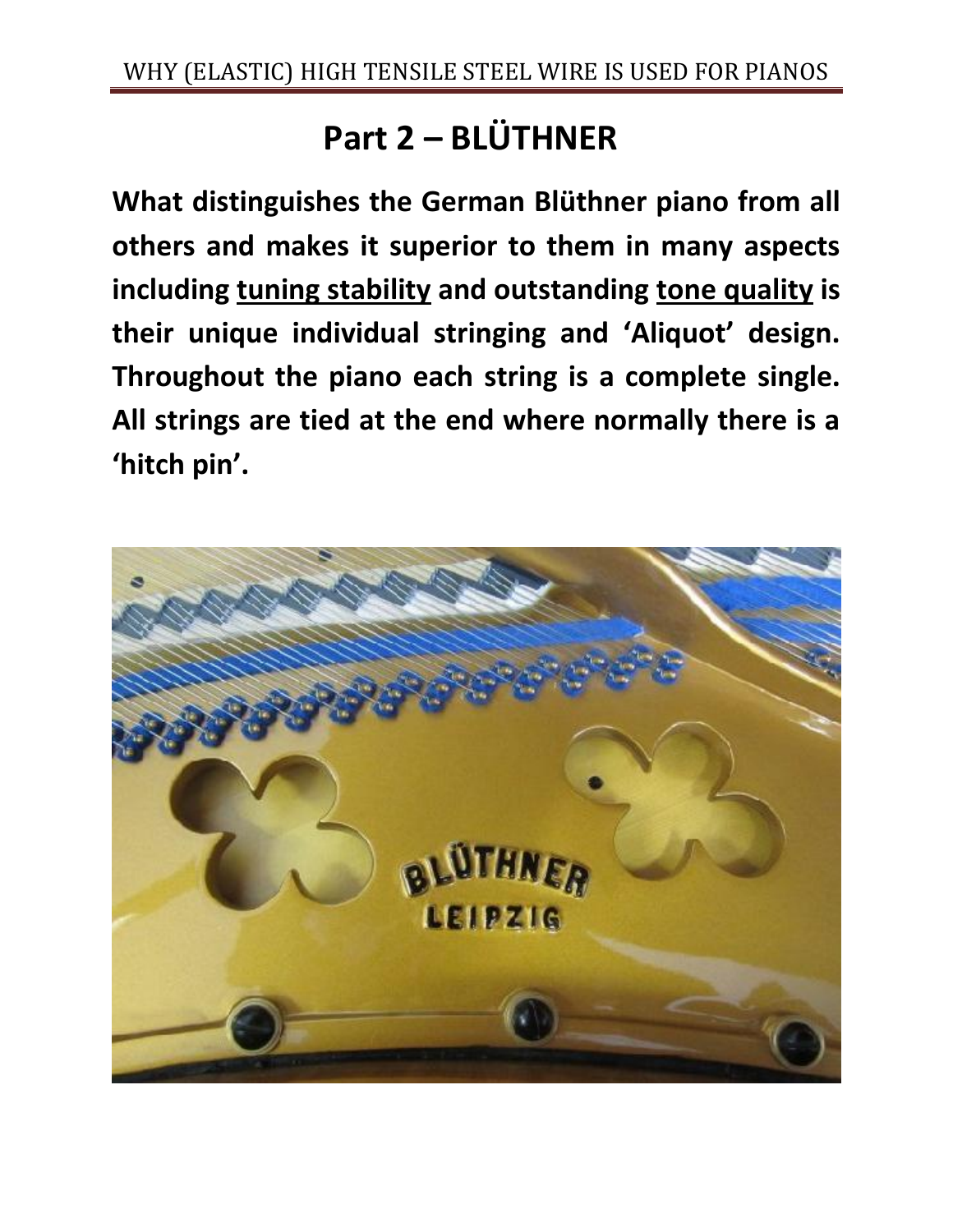**Each string on a Blüthner piano has been individually tied off for precision.** 

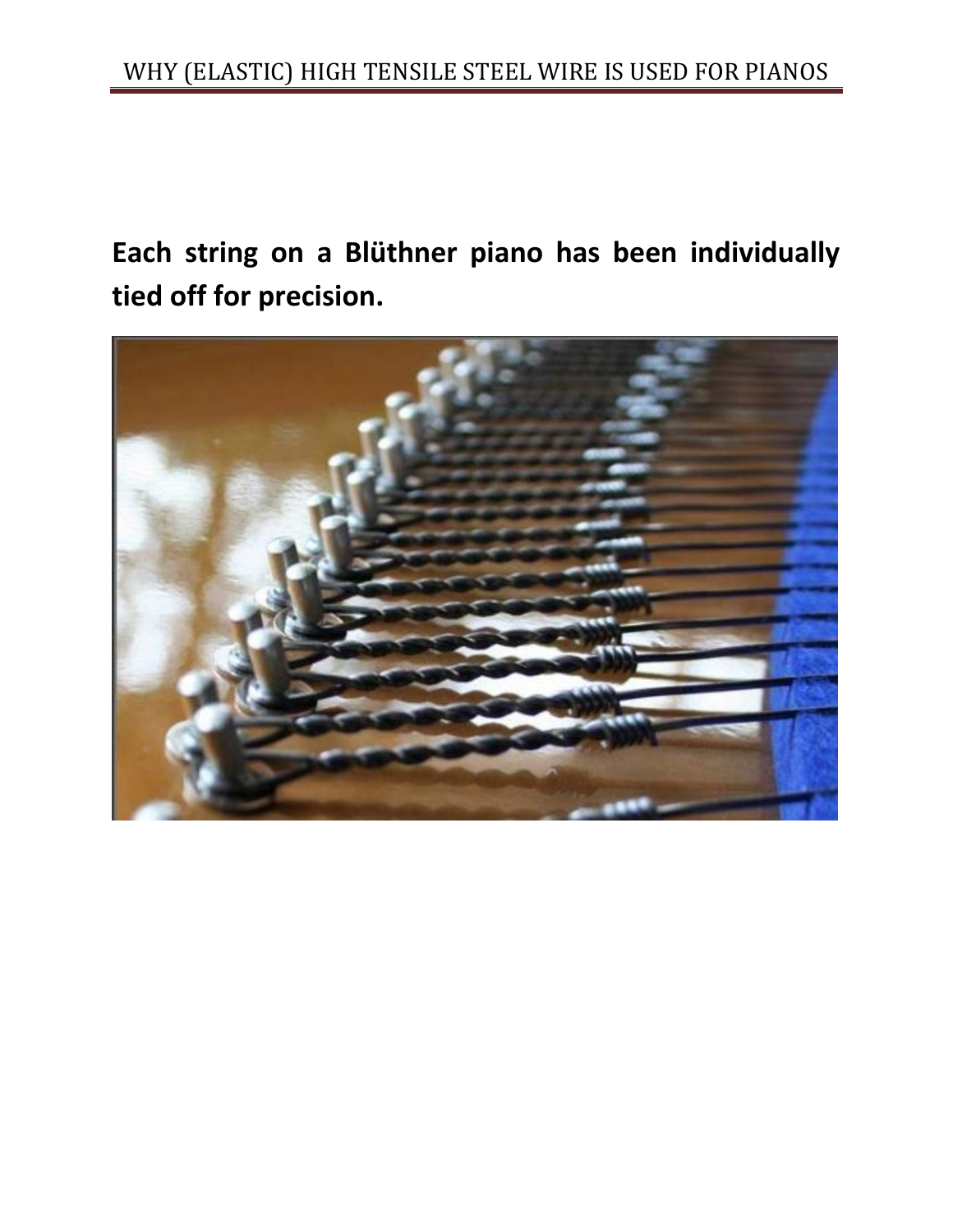### WHY (ELASTIC) HIGH TENSILE STEEL WIRE IS USED FOR PIANOS

**In the high treble there are four strings to a note (instead of only three). The fourth is not actually struck by the hammer, but instead sounds as a result of sympathetic vibration, giving a fuller and richer sound.**



**Outstanding richness of sound not found in ANY other piano.** Simply ………..…*beautiful !!*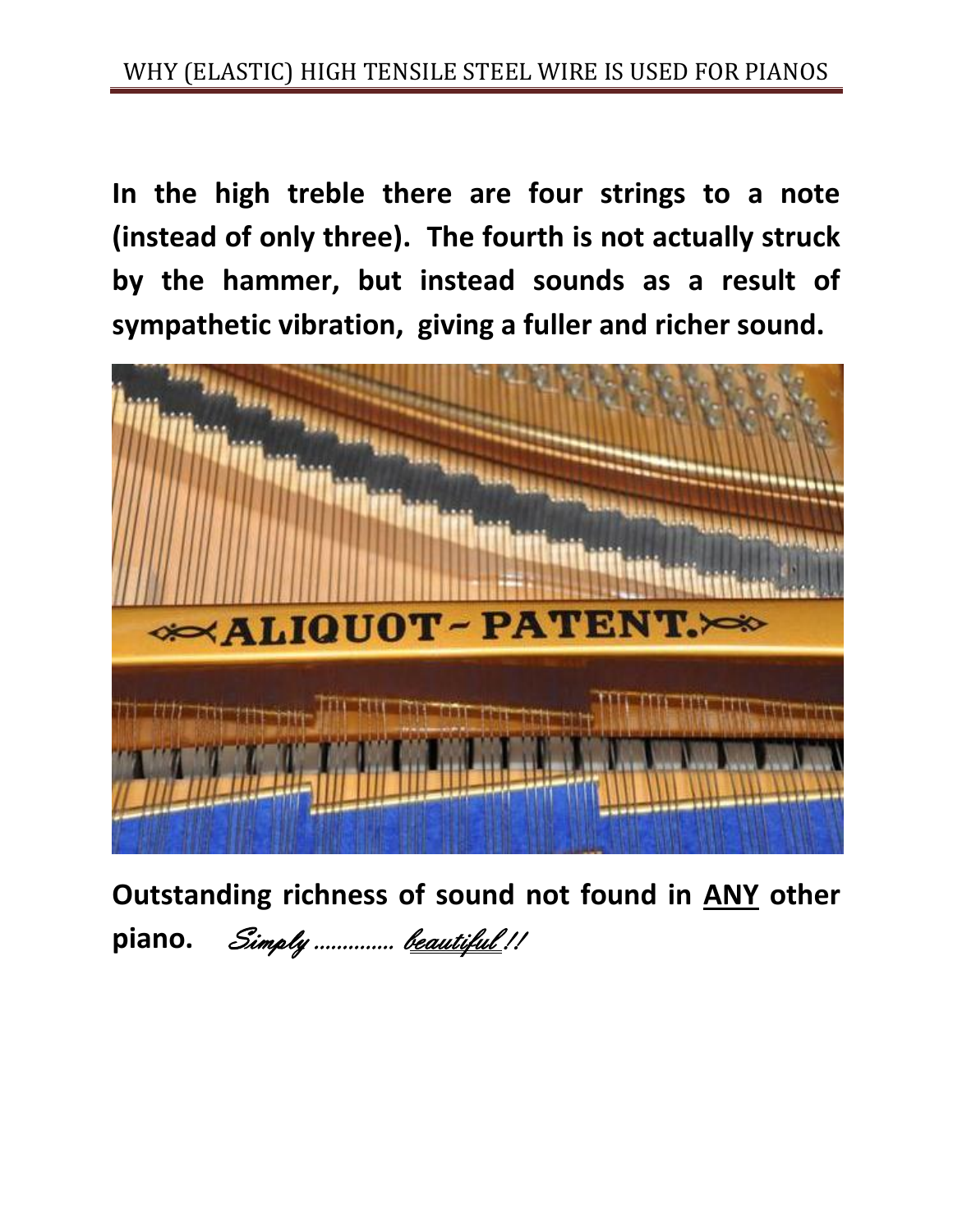### WHY (ELASTIC) HIGH TENSILE STEEL WIRE IS USED FOR PIANOS



**All Blüthner grand pianos, with the exception of the smallest baby grand model, feature a unique fourth string, called an "Aliquot", which was originally patented by Julius Blüthner himself in 1872. This has always been a proven and heralded innovation in piano design and a key source of Blüthner's well known warm and romantic sound. The Aliquot is stimulated to sound through the resonance of the other three strings beside it, enhancing the harmonic spectrum. This unique effect produces a dynamic sound, which is audible over a wide range, and defines the resonant treble of a Blüthner piano, adding color to the high treble register.**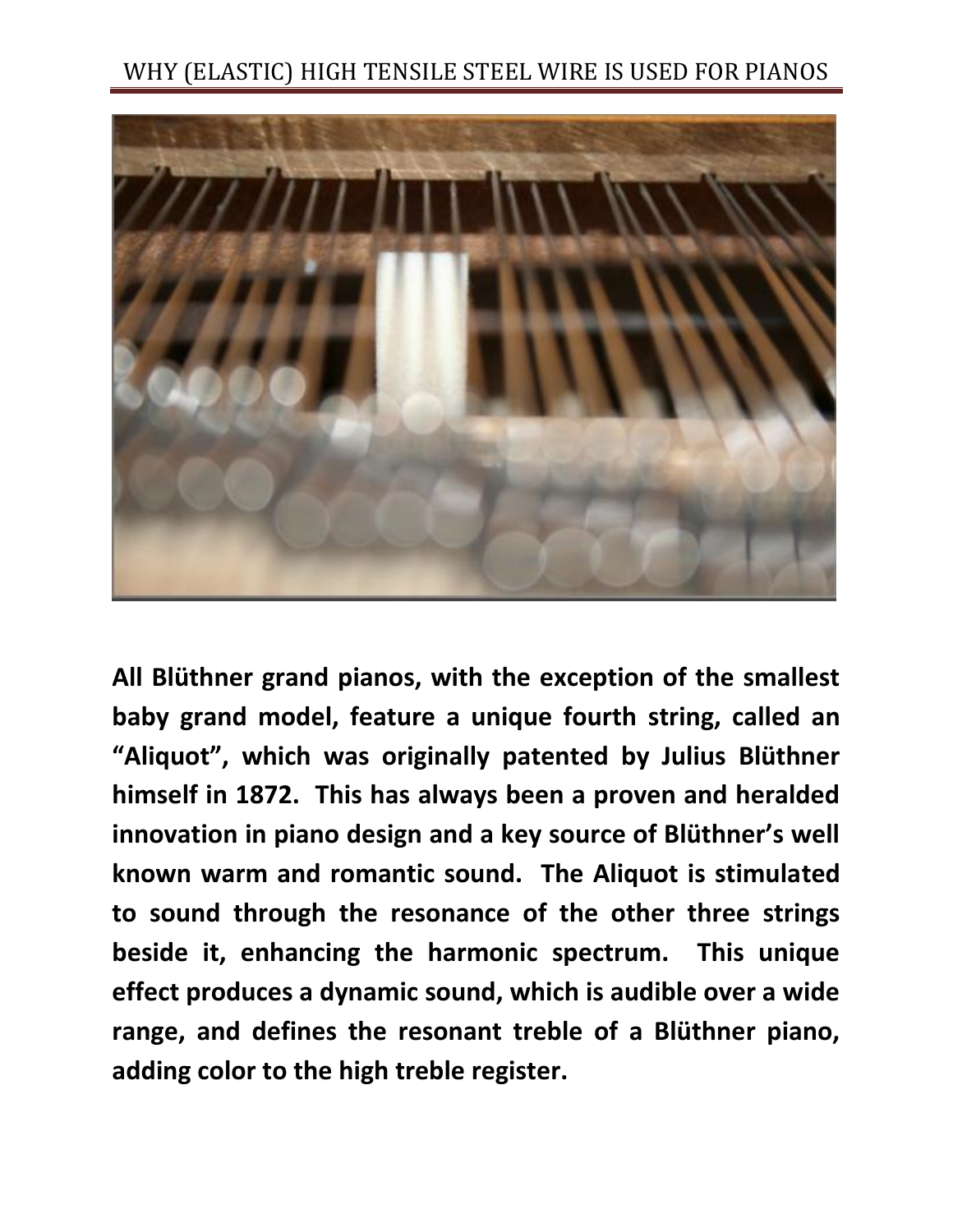# WHY (ELASTIC) HIGH TENSILE STEEL WIRE IS USED FOR PIANOSPLUTHINER